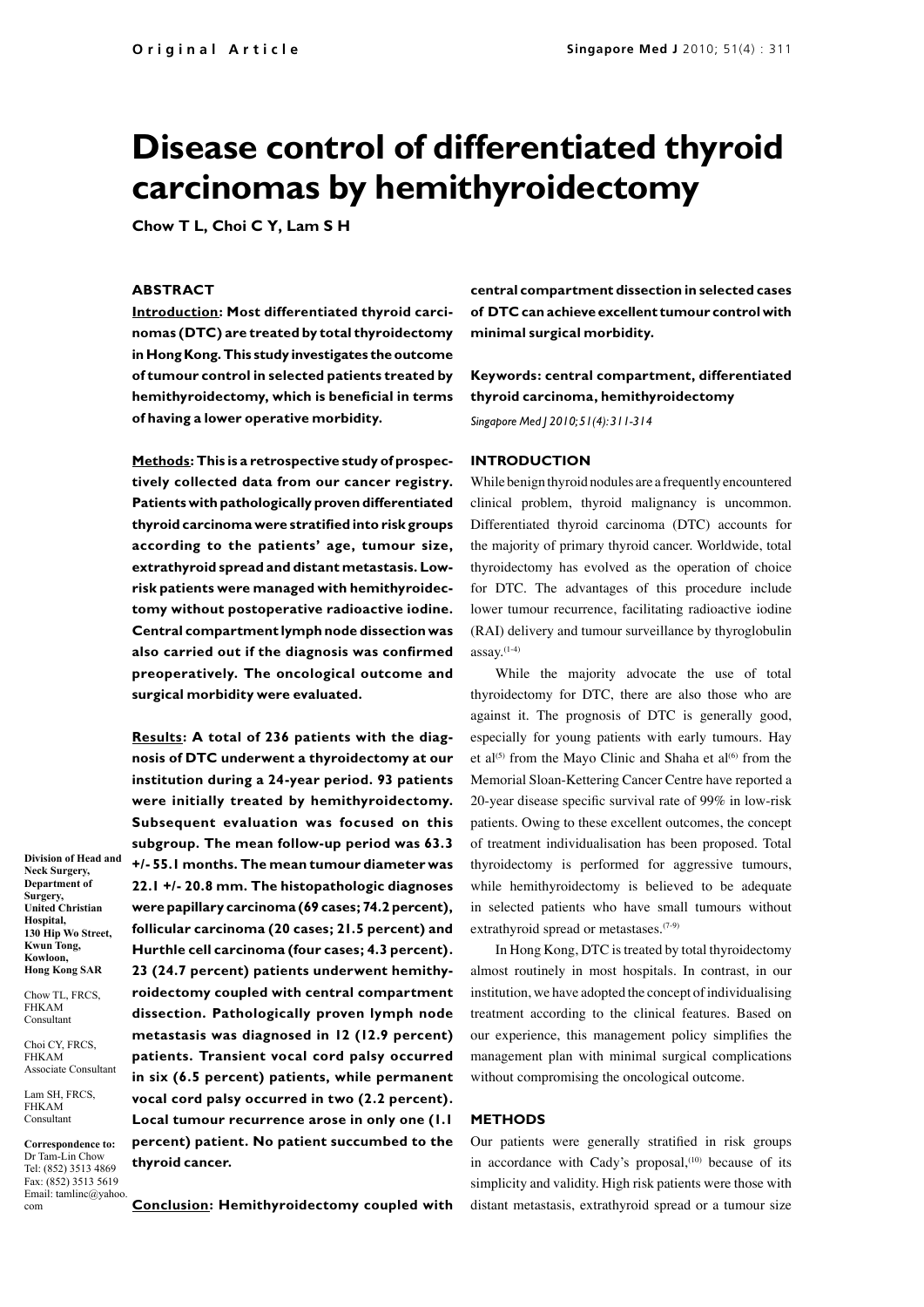larger than 5 cm. This group of patients was managed with total thyroidectomy and postoperative adjuvant therapy. In contrast, other patients belonged to the lowrisk group and were managed with hemithyroidectomy, except in instances where bilobar disease was diagnosed preoperatively or intraoperatively. Postoperative RAI was not administered. Likewise, aggressive histopathologic subtypes of papillary carcinoma (tall cell, columnar, diffuse sclerosing subtypes) and widely invasive follicular carcinoma were managed with total thyroidectomy followed by RAI therapy.

All the patients had pathologically proven papillary, follicular or Hurthle cell carcinomas. Ultrasonography of the neck was performed prior to surgery to examine the contralateral lobe for any significant bilobar abnormalities. The vocal cord was routinely assessed in patients with a preoperative diagnosis of thyroid cancer. Since 1997, the central compartment lymph node dissection was carried out as well due to the propensity of nodal metastasis,  $(11,12)$ if the diagnosis of papillary carcinoma was confirmed preoperatively by fine-needle aspiration cytology.<sup>(13)</sup>

Patients were followed up in the outpatient department three-monthly in the first year, six-monthly in the second year and yearly thereafter. Thyroxine suppression therapy was prescribed to most patients, except to those with microcarcinoma (tumour size < 1 cm)(14) or those who could not tolerate the medication. During follow-up, a clinical examination and neck ultrasonography were conducted to check for any disease relapse in the neck. Flexible laryngoscopy was also performed for patients who reported a voice change after the operation, to document any vocal cord palsy or its subsequent recovery.

The data was retrieved from our thyroid cancer registry, which is updated regularly. Patient charts were also studied when necessary. In the last few years, endoscopic-assisted thyroidectomy has been performed in a small number of patients, but these patients were not included for evaluation in this survey. The continuous variables were expressed as mean ± standard deviation. The Kaplan-Meier estimation was used for survival analysis and the Statistical Package for the Social Sciences version 11.5 (SPSS Inc, Chicago, IL, USA) was used for statistical computation.

# **RESULTS**

A total of 236 patients with a diagnosis of DTC were surgically treated by traditional thyroidectomy at our institution from 1984 to February 2009. 93 patients were initially treated by hemithyroidectomy. The subsequent analysis focused on this group of patients.

**Table I. Patient characteristics and treatment outcomes (n = 93).**

| Characteristic                                                                                  | No. (%)                              |
|-------------------------------------------------------------------------------------------------|--------------------------------------|
| Gender<br>Female<br>Male                                                                        | 80 (86%)<br>13(14%)                  |
| Mean age $\pm$ SD (year)                                                                        | $48.7 \pm 16.7$                      |
| Tumour diameter ± SD (mm)                                                                       | $22 \pm 20.7$                        |
| Mean follow-up $\pm$ SD (month)                                                                 | $63.3 \pm 55.1$                      |
| Histopathology<br>Papillary<br>Follicular<br>Hurthle cell                                       | 69 (74.2%)<br>20 (21.5%)<br>4(4.3%)  |
| <b>T-classification</b><br>т١<br>T <sub>2</sub><br>T <sub>3</sub>                               | 40 (43%)<br>31 (33.3%)<br>22 (23.7%) |
| Operation<br>HT<br>HT + CCD                                                                     | 70 (75.3%)<br>23 (24.7%)             |
| Complication<br>Transient cord palsy<br>Permanent cord palsy<br>Haematoma<br>Hypoparathyroidism | 6(6.5%)<br>2(2.2%)<br>0<br>0         |
| Local relapse                                                                                   | 1(1.1%)                              |
| Died of thyroid cancer                                                                          | 0                                    |

HT: hemithyroidectomy; CCD: central compartment dissection

Female patients dominated in this series (86%). The mean age was  $48.7 \pm 16.7$  years. The mean followup period was  $63.3 \pm 55.1$  months. The mean tumour diameter was  $22.1 \pm 20.8$  mm.

The histopathologic diagnoses were papillary carcinoma (n = 69; 74.2%), follicular carcinoma (n = 20; 21.5%) and Hurthle cell carcinoma ( $n = 4$ ; 4.3%). Of the 69 patients with papillary carcinoma, 21 (30.4%) had occult microcarcinoma. The T-classification according to the 2002 Tumour, Node, Metastasis (TNM) system was T1 (n = 40; 43.0%), T2 (n = 31; 33.3%) and T3 ( $n = 22$ ; 23.7%). 70 (75.3%) patients underwent hemithyroidectomy, while 23 (24.7%) patients underwent hemithyroidectomy coupled with a central compartment dissection. Pathologically proven lymph node metastasis was diagnosed in 12 (52.2%) of these 23 patients who had undergone central compartment dissection.

Transient vocal cord palsy occurred in six (6.5%) patients, while permanent vocal cord palsy occurred in two (2.2%) patients. No patient developed hypoparathyroidism after the initial hemithyroidectomy. In this series, no patient developed neck haematoma. Local tumour recurrence at the contralateral lobe was diagnosed in only one (1.1%) patient, who was treated with completion total thyroidectomy. No patient was found to have distant metastasis, and no patient succumbed to thyroid cancer.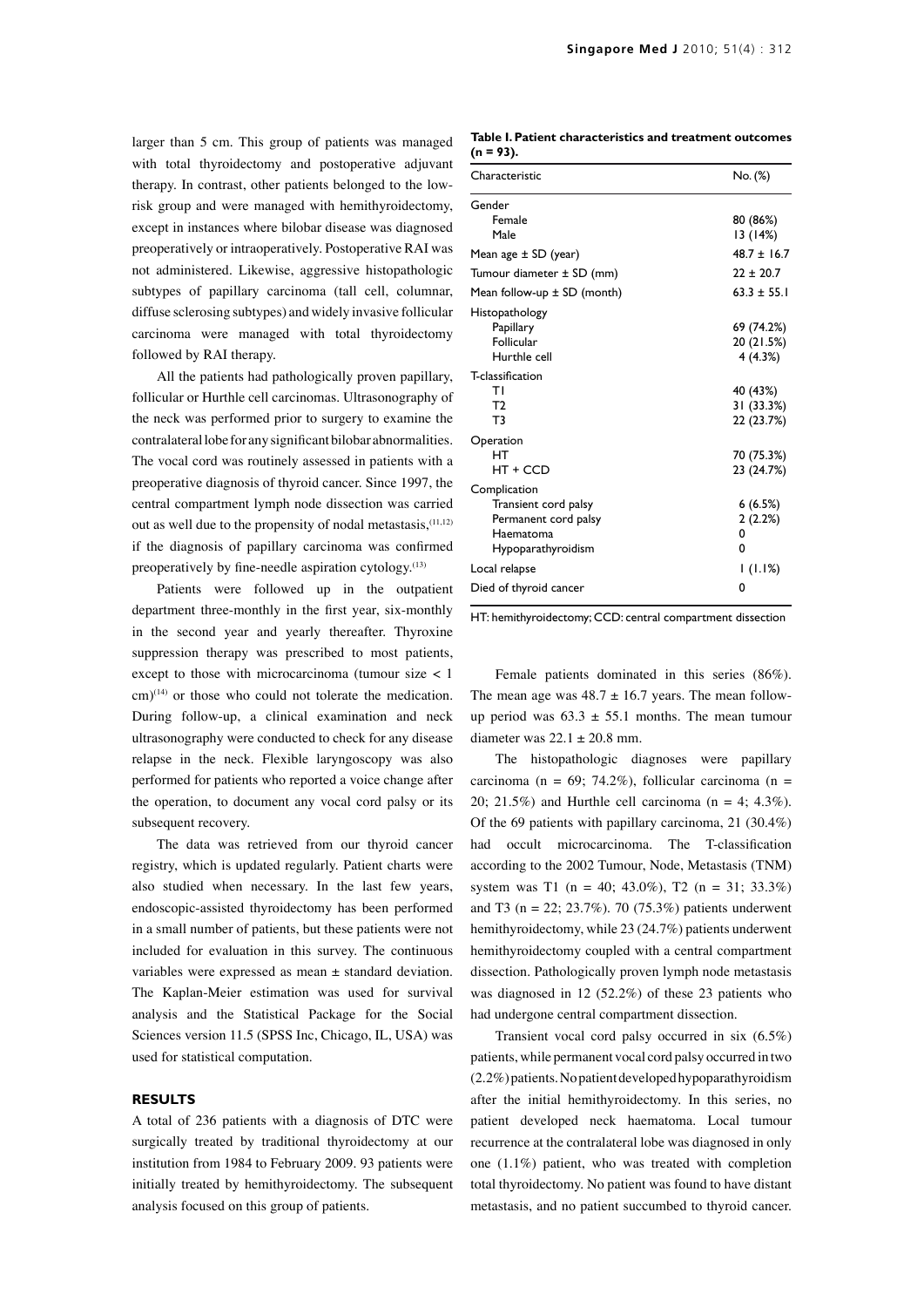Since there was no thyroid cancer mortality in this cohort, the Kaplan-Meier disease-specific survival curve was not plotted. During the follow-up period, nine (9.7%) patients died of diseases unrelated to thyroid cancer. The overall mean survival time was  $209.8 \pm 24.2$  (median 197) months.

## **DISCUSSION**

The optimal form of treatment for low-risk DTC is contentious. Despite our relatively small sample size, this study demonstrates the effectiveness of conservative surgery in selected cases of DTC. A relatively short followup time is another limitation of this survey. However, other large-scale studies with protracted surveillance have also failed to show any survival benefit in spite of the modern trend toward aggressive management protocol for papillary thyroid carcinoma.<sup>(15,16)</sup> In contrast to these reports, the oncological outcome improved by bilobar thyroid resection plus postoperative RAI therapy has been described as well.<sup>(17,18)</sup> The reason for this discrepancy in treatment results is dubious but could be the result of a heterogenous case mix, different surgical policies and a variable period of follow-up. Nevertheless, the modern trend is moving toward more aggressive therapy (both surgical and oncological) for DTC, as reflected in some treatment guidelines.<sup>(19)</sup>

Apart from the issue of a debatable marginal survival benefit, more local tumour recurrence is another criticism that has been levelled against hemithyroidectomy for DTC.<sup>(20-22)</sup> However, a respectable low relapse rate of  $\lt$ 5% has been reported by Sandars and Cady, $(23)$  as well as by Shaha et al.<sup>(24)</sup> An excellent prognosis and zero local relapse have also been described for minimally invasive or low-risk follicular carcinoma.(25-28) Our 1% local relapse rate compares favourably with those of other studies. Such a low recurrence rate can be attributed to our recent policy on central compartment lymph node dissection.<sup> $(10,11)$ </sup> if the diagnosis of papillary carcinoma is made preoperatively or intraoperatively. In order to avoid contralateral recurrent laryngeal nerve and parathyroid injury, only the ipsilateral and pretracheal lymph nodes are removed if the tumour is well lateralised. This is supported by the rare incidence of positive nodal metastasis on the opposite paratracheal region.<sup>(29)</sup> In addition, preoperative ultrasonography is valuable in that it excludes any significant abnormalities on the opposite thyroid lobe.

RAI therapy is one of the reasons to advocate for total thyroidectomy for DTC. However, the role played by RAI therapy in low-risk DTC remains to be defined. The risk of RAI must be balanced out with its benefits. A meta-analysis conducted by Sawka et al $(30)$  failed to provide convincing evidence that RAI improves either survival or the overall tumour recurrence rate. One local study has demonstrated the advantage of enhanced locoregional control by RAI.<sup>(31)</sup> Remarkably, central compartment dissection was not performed in most of the patients in that cohort. RAI might just have compensated for the insufficiencies of the initial surgery and thus resulted in better locoregional control. We envisage that if central compartment lymph nodes are removed surgically, the value of RAI in this respect should be less significant. The results of our study suggest this, as reflected by the rarity of local relapse among our patients. A systematic review by White et  $al^{(32)}$  also supported the role of central lymph node dissection. In our institution, after hemithyroidectomy and level VI dissection, low risk patients are spared RAI therapy. This averts the discomfort of thyroxine withdrawal and the side effects of RAI administration. It also has the potential to lower the treatment costs.

In conclusion, based on our experiences, hemithyroidectomy coupled with central compartment dissection in selected cases of DTC can achieve excellent tumour control. This simple treatment protocol reduces surgical complications and patients can be spared from undergoing RAI therapy.

#### **REFERENCES**

- 1. Mazzaferri EL, Young EL. Papillary thyroid carcinoma: a 10 year follow-up report of the impact of therapy in 576 patients. Am J Med 1981; 70:511-8.
- 2. Clark OH. Total thyroidectomy. The treatment of choice for patients with differentiated thyroid cancer. Ann Surg 1982;196:361-8.
- 3. Samaan NA, Maheshwari YK, Nader S, et al. Impact of therapy for differentiated carcinoma of the thyroid: an analysis of 706 cases. J Clin Endocrinol Metab 1983; 56:1131-8.
- 4. Degroot LJ, Kaplan EL, McCormick M, Straus FH. Natural history, treatment and course of papillary thyroid carcinoma. J Clin Endocrinol Metab 1990; 71:414-24.
- 5. Hay ID, Bergstralh EJ, Goellner JR, Ebersold JR, Grant CS. Predicting outcome in papillary thyroid carcinoma: development of a reliable prognostic scoring system in a cohort of 1779 patients surgically treated at one institution during 1940 through 1989. Surgery 1993: 114:1050-7.
- 6. Shaha AR, Loree TR, Shah JP. Intermediate-risk group for differentiated carcinoma of thyroid. Surgery 1994; 116:1036-40.
- 7. Hay ID, Grant CS, Taylor WF, McConahey WM. Ipsilateral lobectomy versus bilateral lobar resection in papillary thyroid carcinoma: a retrospective analysis of surgical outcome using a novel prognostic scoring system. Surgery 1987; 102:1088-95.
- 8. Cady B. Our AMES is true: how an old concept still hit the mark: or, risk group assignment points the arrow to rational therapy selection in differentiated thyroid cancer. Am J Surg 1997; 174:462-8.
- 9. Shaha AR, Shah JP, Loree TR. Risk group stratification and prognostic factors in papillary carcinoma of thyroid. Ann Surg Oncol 1996; 3:534-8.